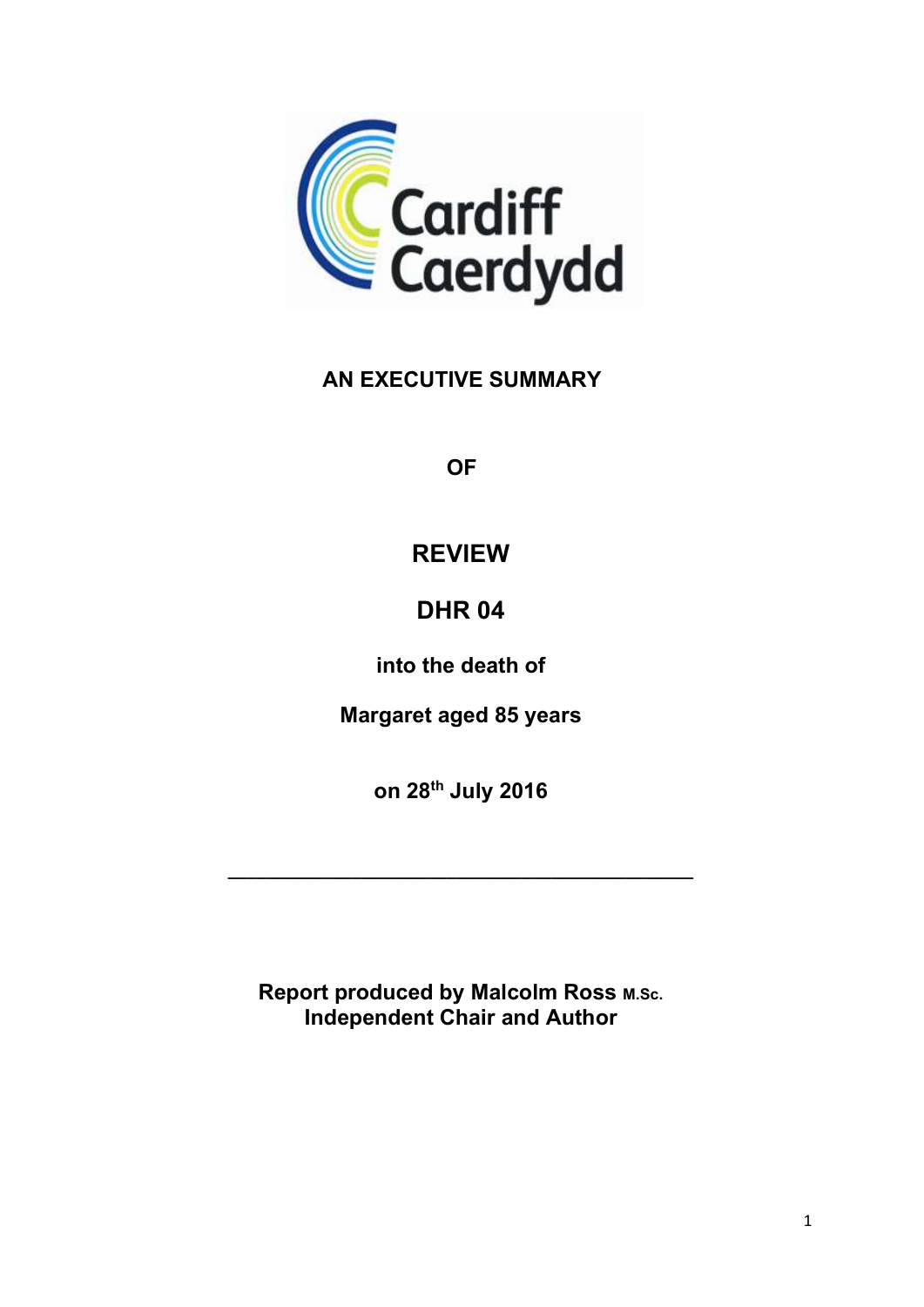## List of Abbreviations

| <b>C&amp;VUHB</b>     | Cardiff and Vale University Health Board                            |  |
|-----------------------|---------------------------------------------------------------------|--|
| <b>CCC</b>            | <b>Cardiff City Council</b>                                         |  |
| <b>PSB</b>            | <b>Public Services Board</b>                                        |  |
| <b>CSP</b>            | <b>Community Safety Partnership</b>                                 |  |
| <b>CPET</b>           | Cardiff ( & Vale University Health Board ) Protected Education Time |  |
| <b>DASH</b>           | Domestic Abuse Stalking and Harassment Risk Assessment              |  |
| <b>GP</b>             | <b>General Practitioner</b>                                         |  |
| <b>IMR</b>            | Individual Management Report                                        |  |
| <b>MARAC</b>          | Multi Agency Risk Assessment Conference                             |  |
| <b>MAPPA</b>          | <b>Multi Agency Public Protection Arrangements</b>                  |  |
| <b>SIO</b>            | Senior Investigating Officer (Police)                               |  |
| <b>WAST NHS Trust</b> | Welsh Ambulance Service Trust (National Health Service Trust)       |  |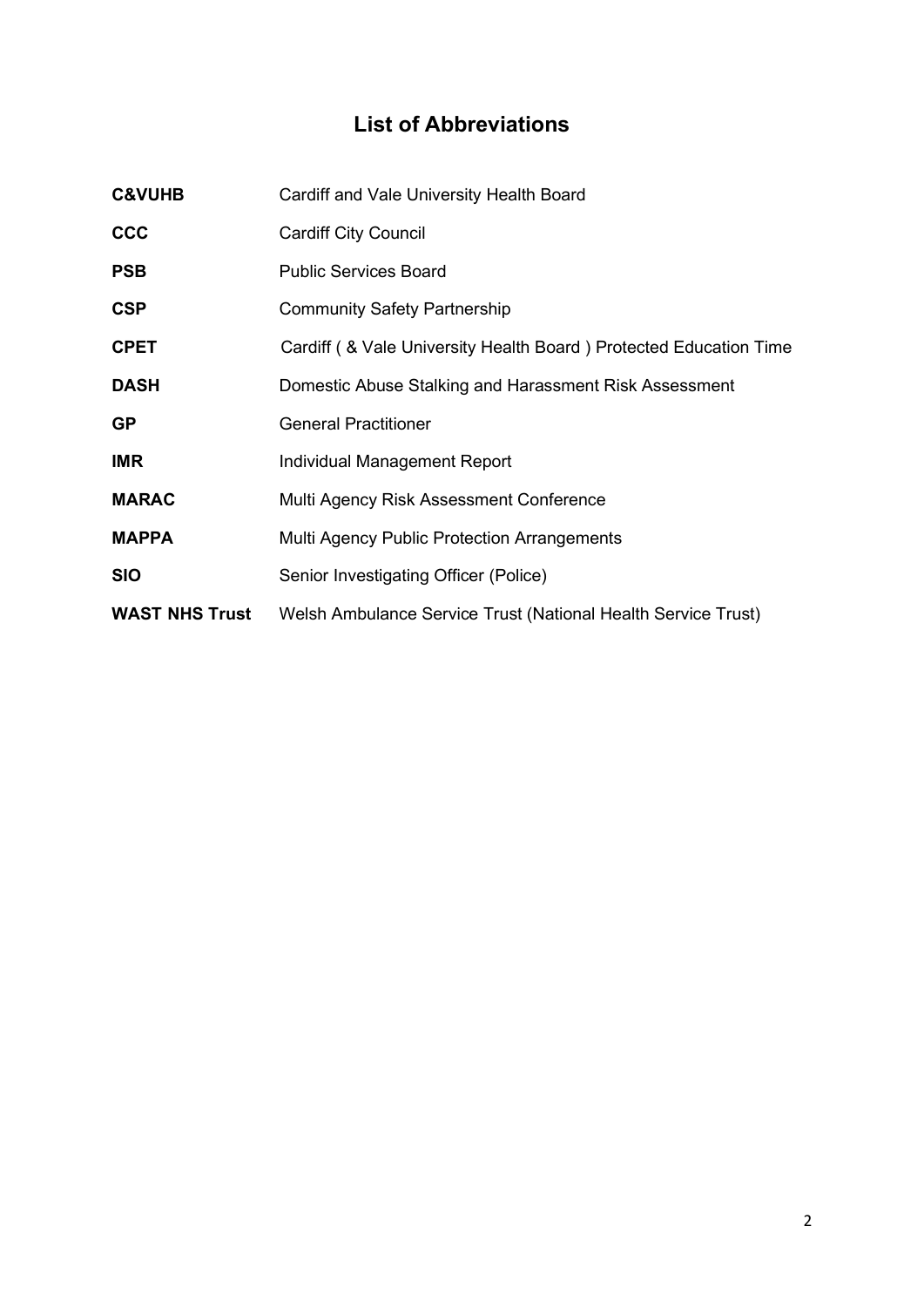## An Executive Summary Into the death of Margaret aged 85 years on 28th July 2016

(The family of the two deceased, who are the subject of this review, have given the Review Chair and Author written permission to refer to themselves and their parents by their first names.)

#### Introduction

This is a review into the death of Margaret who was 85 years of age when she was killed by her husband Angus, who was 86 years of age at the time.

Margaret died at her home on 28<sup>th</sup> July 2016. She died of injuries to her head inflicted by Angus. Following her death, Angus travelled to a nearby railway station and jumped in front of a moving train, seriously injuring his legs. He was taken to hospital where, after a series of operations, he died on  $11<sup>th</sup>$  September 2016 from complications arising from his injuries.

The circumstances of the death of Margaret were reported to the Community Safety Partnership and a review under the Domestic Violence, Crimes and Victim's Act 2004 was commissioned.

Details of the review process, the terms of reference, panel members and agencies that contributed to the review are contained in an appendix to this report.

Margaret and Angus had been married since 1952 and had six children, Ann, Sheena, Stuart, Catherine, Ian and Andrew, all of whom are now adults ranging from 55 years to 63 years old.

According to the children, Margaret and Angus were devoted to each other. They had years of active pastimes. Margaret was an accomplished bridge player. Angus enjoyed his allotment and sea fishing. Both loved entertaining and of course were proud parents and grandparents. Two of the children, Ann and Sheena, lived close by; Stuart, Catherine and Andrew had moved to different parts of England; and Ian lives and works in Scandinavia.

Angus had traditional views about many things especially his duty to care for Margaret when she started to show signs of a dementia-type of illness. On 26<sup>th</sup> March 2013 Margaret was diagnosed with early-onset dementia and Angus took on the role as her full-time carer. However, as Margaret's illness progressed, the two oldest daughters took an increasing part in looking after both Margaret and Angus.

The children say that as Margaret's symptoms became worse and she was less able to manage day-to-day activities, they tried to help with Margaret's needs to a greater degree. Angus found managing Margaret's incontinence difficult, especially during the night time and even though various aids such as a rubber mattress and an alarm to indicate when she was trying to get out of bed were provided, often Margaret would not make use of them.

Social Services made offers of help and indeed installed a 'walk-in shower' at the family home. However, Angus often declined Social Services' offers of help insisting that Margaret's condition was manageable and not as advanced as it was.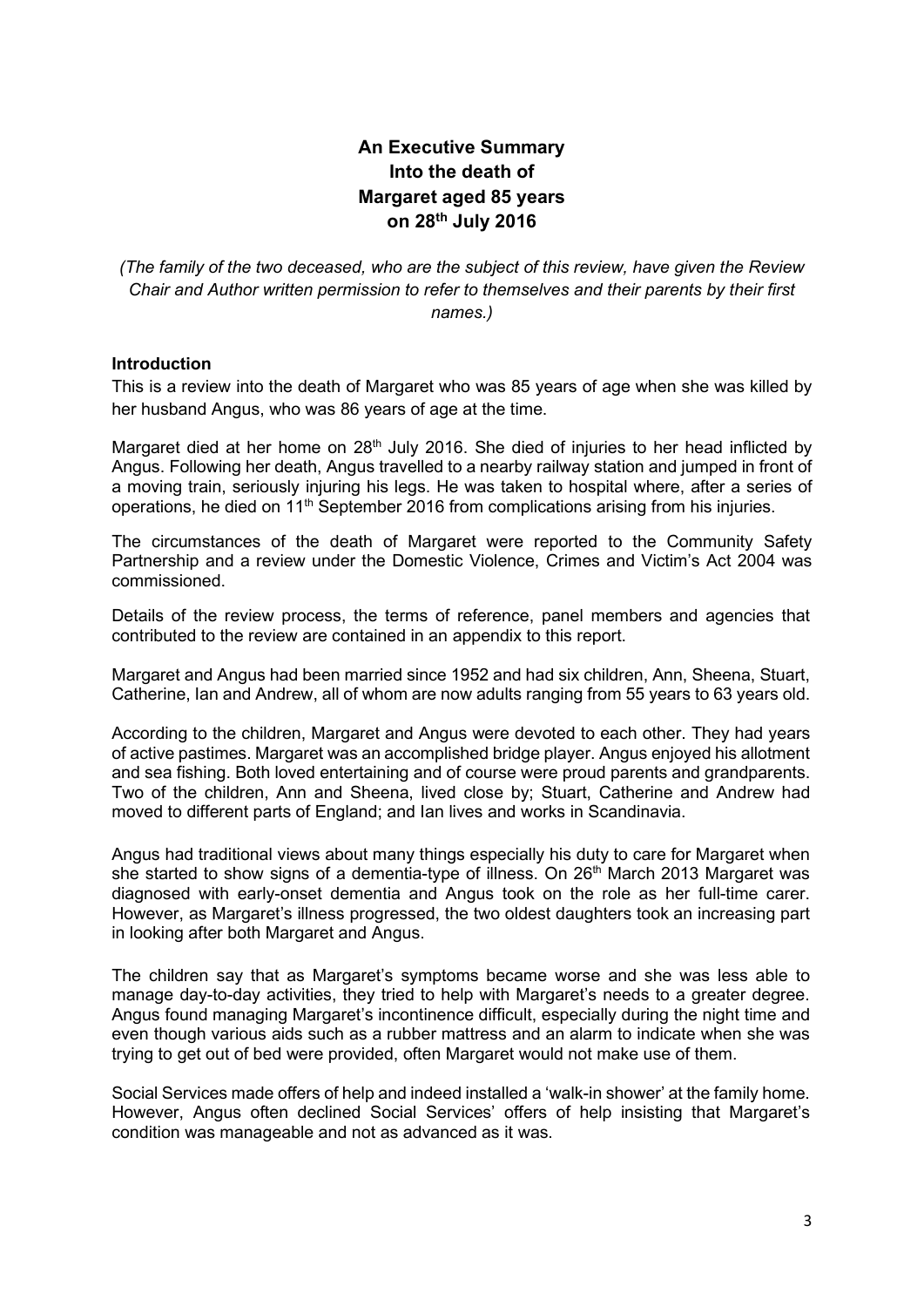Social Services arranged for Margaret to attend a Day Centre twice a week, but after attending a few times, she began asking to leave early, as she wanted to be with Angus. Staff at the Day Centre said that she would usually lose interest and want to leave during the afternoon.

The two daughters did all they could within their own respective abilities. Ann was not well herself and Sheena had mobility problems but she could take her mother out in her car. The provision of a home help was discussed, but Angus refused to have a stranger in his home. So between Angus and his two daughters, the care for Margaret slowly became a practical problem.

Angus and Margaret found that as her condition advanced, they lost their circle of friends, they stopped playing bridge and Angus stopped working on his allotment. Angus was caring full time for Margaret and became exhausted through sleepless nights tending to Margaret's toilet needs. During the day he did what he could for her but her increasing inability to understand what was going on around her and her constant needs made Angus irritable and even more tired. Sheena described how Angus would put Margaret to bed during the early evening even though she may not have been tired enough to go to bed, just for some respite from caring for her.

A short time before the date of her death, Angus had told her that he could not cope anymore and he was going to look for a home for her, something he had promised her that he would never do. Such was his frustration and exhaustion.

The children say that Angus could lose his patience with Margaret, especially when she constantly changed her mind as to which pair of shoes she wanted to wear or which dress she preferred that day. They also described how during the night, Angus would get Margaret up every couple of hours to use the toilet and said that perhaps she actually didn't need the toilet and wanted to sleep. It is easy to see how frustration on both sides could erupt in the middle of the night.

On 27<sup>th</sup> July 2016, the day before her death, most of the children had gathered at the family home. It was intended that the family, including Margaret and Angus, would travel to West Wales where the family had a boat and caravan. They had an evening meal together and the following morning they had a breakfast together. Angus decided that he and Margaret would drive to the caravan a few days later and the children dispersed, either to their homes in Cardiff or 'down west'.

Ann went home and a few hours later decided to return to her parents' house to do some odd jobs. On arrival she found uniformed police officers at the door. The officers broke the news that Margaret had died of injuries to her head inflicted by Angus . Angus had then travelled to the local mainline railway station and had jumped in front of a moving train. He had suffered serious injuries to his legs and had been taken to hospital He died in hospital from his injuries some weeks later.

HM Coroner for Cardiff concluded that Margaret had been unlawfully killed. Angus died of natural causes.

#### Summary of events and recommendations

Home Office Guidance requires the report to contain the views and opinions of members of the family and in this case the Author has had significant contact with all of the six children of Margaret and Angus. Their views paint a picture of a loving elderly couple, who, after marrying 65 years ago, spent their life together raising their children and enjoying an active social life. They each had hobbies, Margaret an accomplished bridge player and cook. She loved entertaining friends and family at home. Angus had an allotment and also a boat in West Wales, where the family had a caravan. Angus loved sea fishing and the family have many photographs of Angus and his grandsons fishing from his boat off the coast.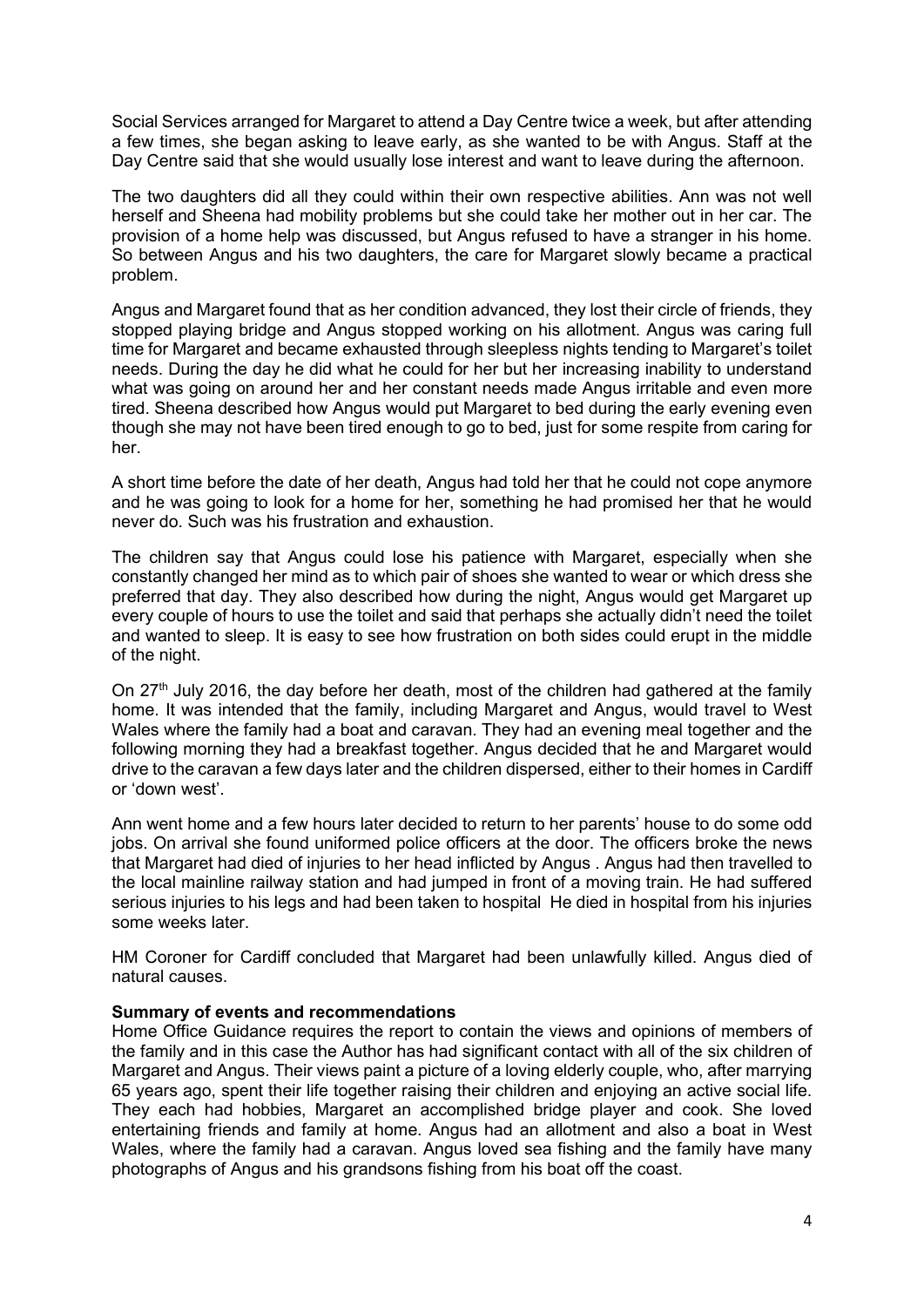Margaret and Angus had lived in the same house for almost all of their married life and were popular members of the local community. Angus would say that he intended to live until he was 100 years old.

Their life changed considerably when Margaret developed the symptoms of Alzheimer's disease. She attended the Memory Clinic in March 2013 due to a noticeable loss of her memory.

As time passed by, Margaret became more dependent on Angus for day-to-day things and this was of concern to their children.

The children describe Angus as being a very traditional, strong-willed man who was determined to look after Margaret and he did not feel that he required assistance from any outside agency.

In August 2013, Margaret and Angus were visited by a specialist nurse who gave them advice about Alzheimer's disease and the support that was available, but the family declined the support at that stage. Angus also expressed the view that he did not feel there was need to consider a Lasting Power of Attorney, which was also suggested by the specialist nurse.

Margaret's condition slowly got worse, but Angus persevered in looking after her and despite his diabetic condition, Angus would describe himself as being 'as fit as a flea'. Ann and Sheena did what they could to assist on a daily basis.

Margaret became incontinent, which put Angus under a great deal of pressure especially during the night time. He would wake Margaret up every few hours to take her to the toilet to prevent her wetting the bedsheets. According to Ian and Catherine, sometimes they suspected Angus did this even though Margaret did not need to use the toilet. This, in the opinion and experience of Ian, caused friction between Margaret and Angus. Angus would get frustrated and often exhausted due to lack of sleep. Ian described how Angus would often put Margaret to bed in the early evening stating it was her bedtime, sometimes when she was not tired.

The deterioration in Margaret's condition did not appear to trigger a review of support by the family GP or Adult Social Services and the significance of the incontinency linked to the stigma, embarrassment and difficulty for Angus in dealing with these issues was not recognised.

Therefore recommendations No 1 is made:

#### Recommendation No 1

#### Where a person with dementia who is being cared for at home displays additional or increased needs that may lead to an increase in the carer's stress, then Social Services should consider if a review is required.

All of the children describe their father as being totally exhausted, but still determined to manage without assistance from any agency.

Social Services did manage to persuade Angus to have a walk-in shower fitted in their bathroom making it easier for Margaret to shower. Margaret was also allocated a place at a Day Centre two days per week, but she would become agitated after lunch and request to be taken home. This clearly impacted upon Angus' respite time and the ability to have a few hours on his own.

In January 2016, Andrew contacted Social Services stating that Angus was exhausted looking after Margaret. Various services that may have helped Angus and Margaret were discussed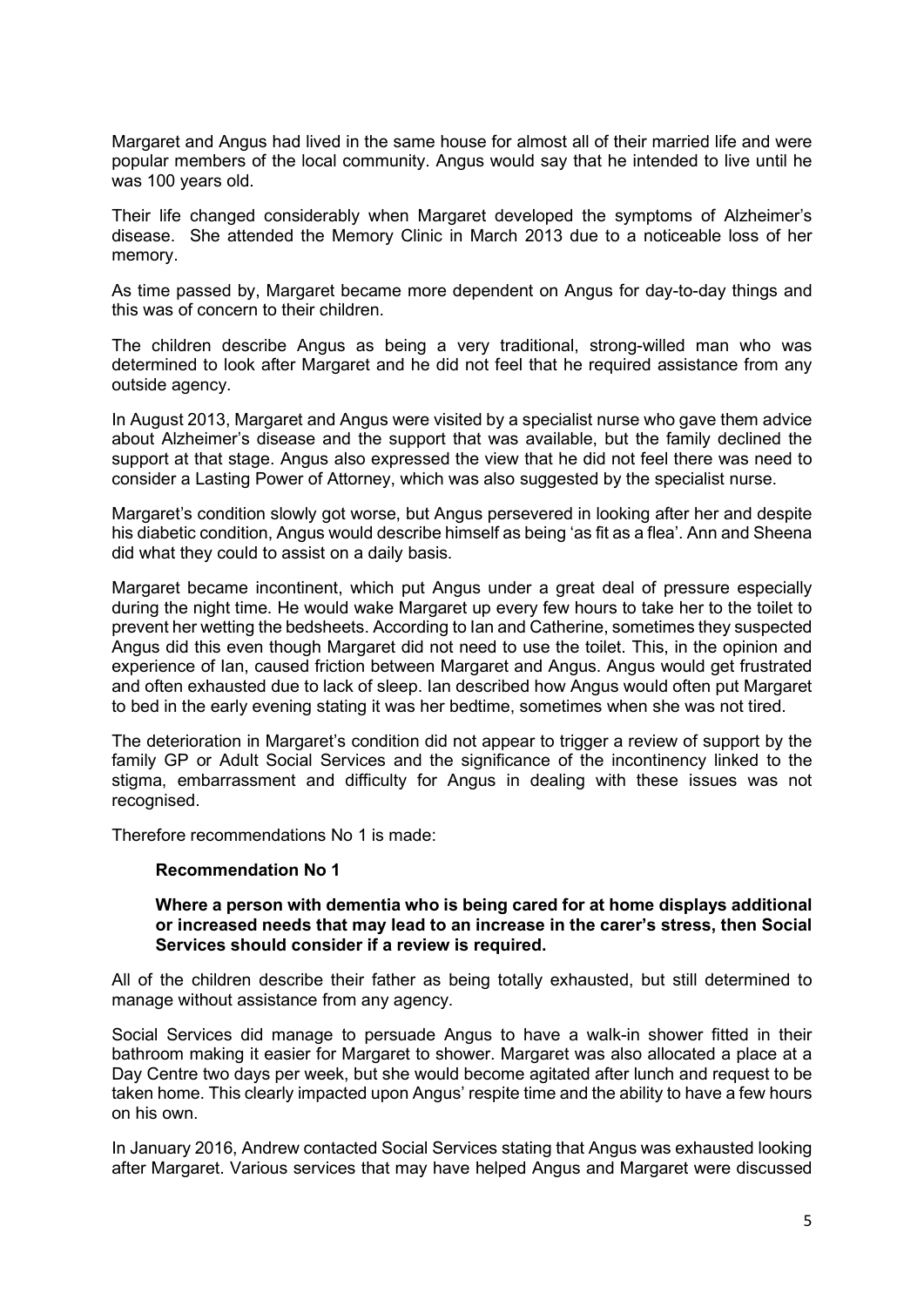with Andrew but he was told that Angus must give his consent to such services being allocated. Angus, being a very proud man, was reluctant to accept any assistance, being sure he was able to look after Margaret himself.

The following month, Andrew again contacted Social Services stating that the situation was sometimes becoming volatile and on occasions Angus was losing his temper with Margaret and would 'fly into a rage'. He asked that his father was not told that this had been disclosed as Andrew thought it would make the situation worse. A home visit was arranged for 17 days later but Andrew asked that it be done sooner 'before it was too late and dad had a crisis'.

The assessment took place 17 days later and the Day Centre mentioned above was arranged. A Care and Support Assessment together with a Care and Support Plan were also completed. A Carer's Assessment had been offered to Angus but he had declined. The family are of the view that despite his refusal, the Carer's Assessment should have progressed as it may have identified that fact that Angus was unable to cope albeit he was saying he could cope. In fact a Carer's Assessment could have been offered to another member of the family and not just to Angus.

The advice from an experienced Alzheimer's Society representative who, assisted this review process, was that both Margaret and Angus could have been allocated a 'Key Worker' to support both of them and listen to the voice of Margaret, which was not heard throughout this period of time.

Two further recommendations are made:

#### Recommendation No 2

Where a Carer's Assessment is refused by a husband or wife deemed to be the main care giver, the assessment should routinely be offered to additional family members who are also undertaking care giving tasks.

## Recommendation No 3

All social care staff should ensure that the voice of the individual at the heart of the assessment is heard. This should ensure that they are interviewed in their own right, and also alone if felt to be appropriate or necessary.

Telecare sensors were provided and Margaret could call for assistance by pressing a button on a sensor that resulted in help being despatched or carers being notified. Angus thought the sensors were too intrusive and after two weeks he removed them. There was no record of the alarm company being aware that Angus had removed the system. If there had been such notification, the company would have alerted Social Services as a matter of course.

In July 2016 Catherine contacted Social Services expressing her concerns about Angus being able to cope with Margaret and that she had witnessed Angus lose his temper with Margaret on a couple of occasions. It was left to Catherine to seek consent from Angus before a home visit could take place. The Social Services IMR recognises that Margaret could have been considered a vulnerable adult and a potential safeguarding concern could have been raised.

Catherine stated that the family were concerned and she thought that extra support was needed but appreciated that Angus had not and would not give his consent to this taking place.

The manager of the Review Team for Adult Social Services accepts that more positive action could have been taken with regard to the refusal by Angus to undergo a Carer's Assessment and further attempts to persuade him should have been made. However the manager is of the opinion that in the circumstances, there was nothing to trigger a different intervention and the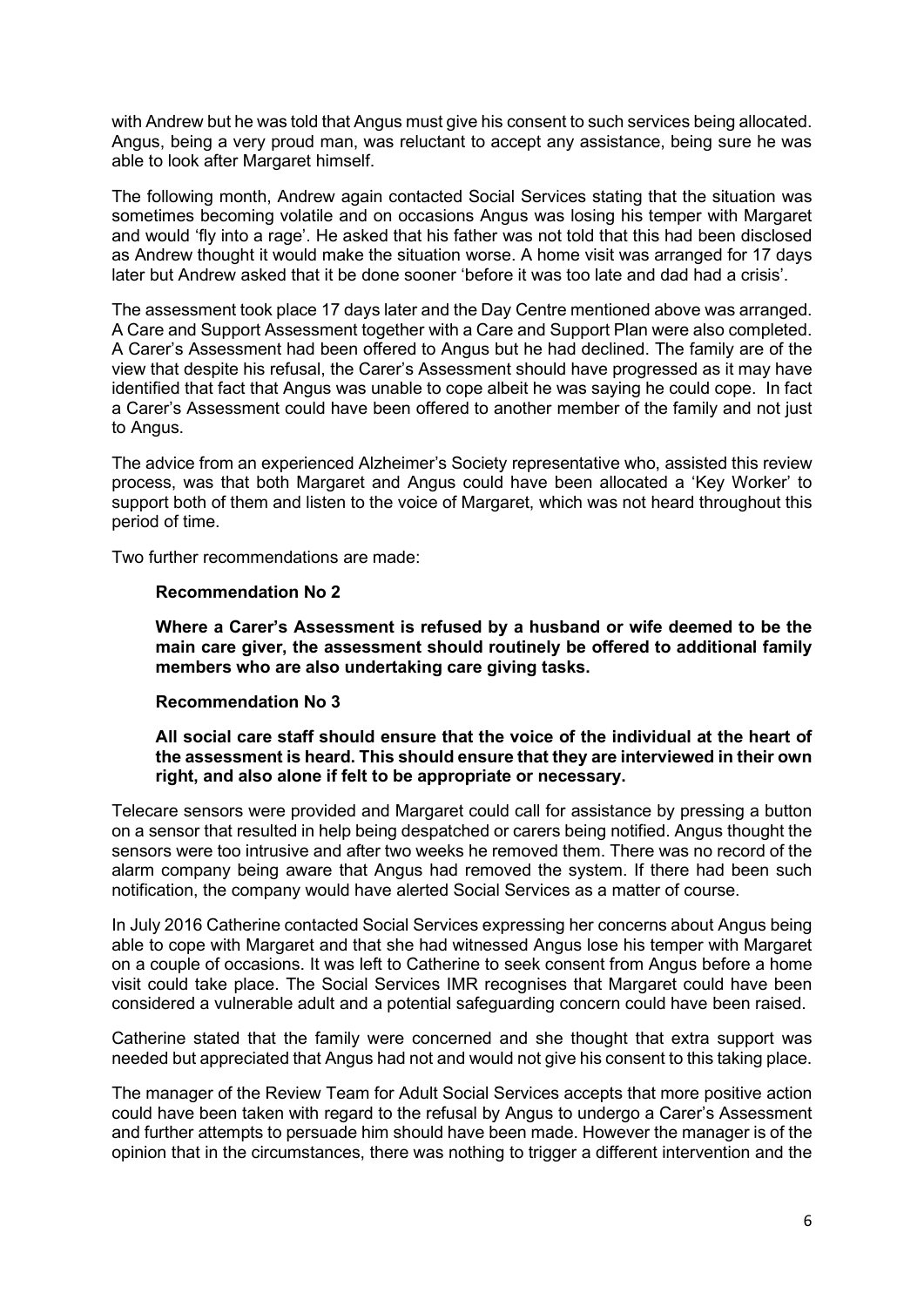service delivered was appropriate given the information received from the family and the home visits. The family would disagree with this statement.

The family feel that their concerns were not listened to and that no action was taken because Angus refused assistance. They question if Angus should have been listened to over and above the concerns of the family and whether Angus was able to make such an important decision in his state of exhaustion.

A recommendation is made:

## Recommendation No 4

Adult Social Care Services to ensure that concerns expressed by family members, and/or others, regarding any potential safeguarding concerns as regards an adult, when the adult in question is deemed and assessed to be an Adult at Risk, are acted upon in accordance with the guidance in Part 7 (Vols. 1 and 6) of the Social Services and Well-being (Wales) Act 2014.

The Cardiff & Vale University Health Board indicate that the care and treatment for Margaret during her declining health was appropriate and her attendances to her GP were necessary to deal with her dementia.

However, Angus' attendance at the same GP surgery (but with a different GP) usually concentrated on his physical requirements, being anxious, losing weight and being exhausted. It appears that there was no connection made between these symptoms and his role as carer for Margaret. In June 2016, the GP told family members to contact the Memory Clinic as Margaret was becoming increasingly dependent on her family for support. Both Margaret's and Angus' symptoms could have triggered a referral to Adult Social Services by the GP; however the GP suggested the family make contact with support agencies themselves.

The Health IMR contains several relevant observations which are contained in detail in the Overview Report.

The Alzheimer's Society<sup>1</sup> expert, who assisted this review process, makes a valid observation about the comparison between the awareness of Alzheimer's disease and domestic violence within GP surgeries.

In 2011, the General Practice guidance to GPs demanded three specific elements for raising awareness of domestic abuse among patients. First, a more proactive approach by GPs to seek information from patients about the possibility of domestic abuse in their relationships. Secondly, to have a 'Single Point of Contact' within the surgery where patients can obtain information about domestic abuse and be signposted to relevant support agencies and thirdly that all medical and non-medical staff receive training on domestic abuse.

At present there is nothing of a similar nature for the subject of Alzheimer's disease or dementia. The expert's wish is for GP surgeries to become 'Dementia Friendly'.

In view of this the following recommendations are made:

#### Recommendation No 5

In line with Cardiff & Vale Dementia Strategy, Cardiff & Vale University Health Board will encourage GP surgeries in Cardiff and the Vale of Glamorgan to

<sup>1</sup> www.alzheimers.org.uk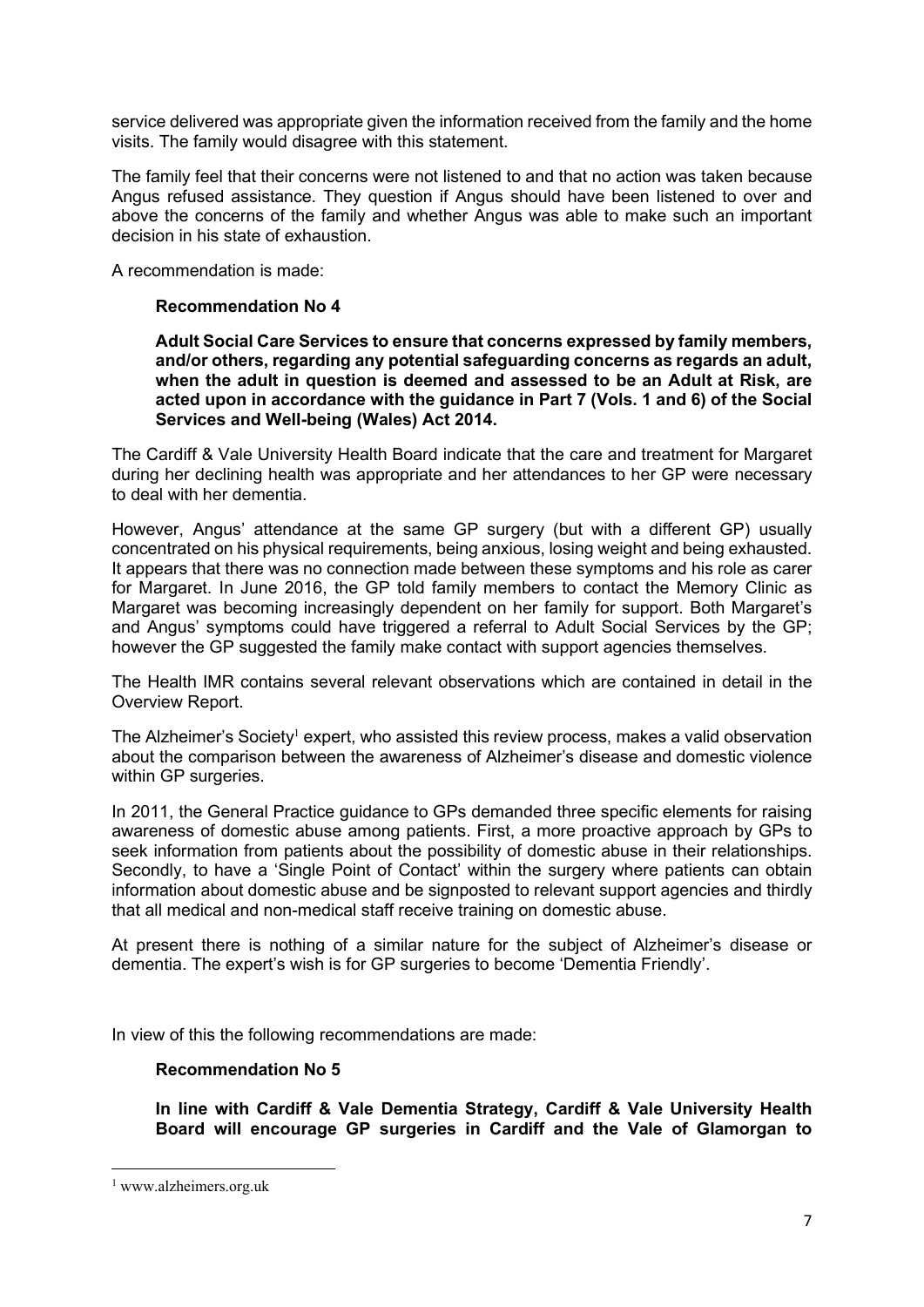become designated "dementia friendly" and provide literature, awareness and guidance on dementia to patients and members of the public.

#### Recommendation No 6

Cardiff & Vale University Health Board to encourage GPs to undertake dementia training in Cardiff and the Vale of Glamorgan in line with Cardiff & Vale Dementia Strategy. Dementia training should also be provided as part of the CPET programme for GP Education.

#### **Conclusions**

Margaret and Angus were part of a close family unit. They had provided their children with a very happy fulfilled life. They both enjoyed their long marriage together. They had an active social life with many long-term friendships. They both had hobbies and interests. Angus had said that he wanted to live to be 100 years old. However Margaret was struck down with a progressive dementia illness that changed their life plans.

Angus was left caring for his wife whose memory was deteriorating. He found it frustrating and found it hard to cope with her worsening condition. He admitted losing his temper. Angus told his family that he could not cope. The Health Service and Adult Social Care did all they could do within due bounds of guidance. Angus' dogged independence and strong will to look after Margaret himself meant that he did not accept the offer of additional help. He refused to be assessed as a carer which may have made a difference. He admitted he told Margaret that he was going to put her in a home. He also admitted whilst he was terribly injured, that he had told her what he intended to do to himself.

Angus was desperate to prevent Margaret suffering and took a course of action that he thought was the best way for her and then, himself.

The children have views about what could have been done better. So too have the IMR authors of both the Cardiff & Vale University Health Board and Social Services. IMR recommendations are made by both agencies in an attempt to improve responses to similar situations in the future.

No-one knew or could have suspected that the end of their lives would happen the way it did.

Malcolm Ross M.Sc

## Recommendations

## Overview Report Recommendations

#### Recommendation No 1

Where a person with dementia who is being cared for at home displays additional or increased needs that may lead to an increase in the carer's stress, then Social Services should consider if a review is required.

#### Recommendation No 2

Where a Carer's Assessment is refused by a husband or wife deemed to be the main care giver, the assessment should routinely be offered to additional family members who are also undertaking care giving tasks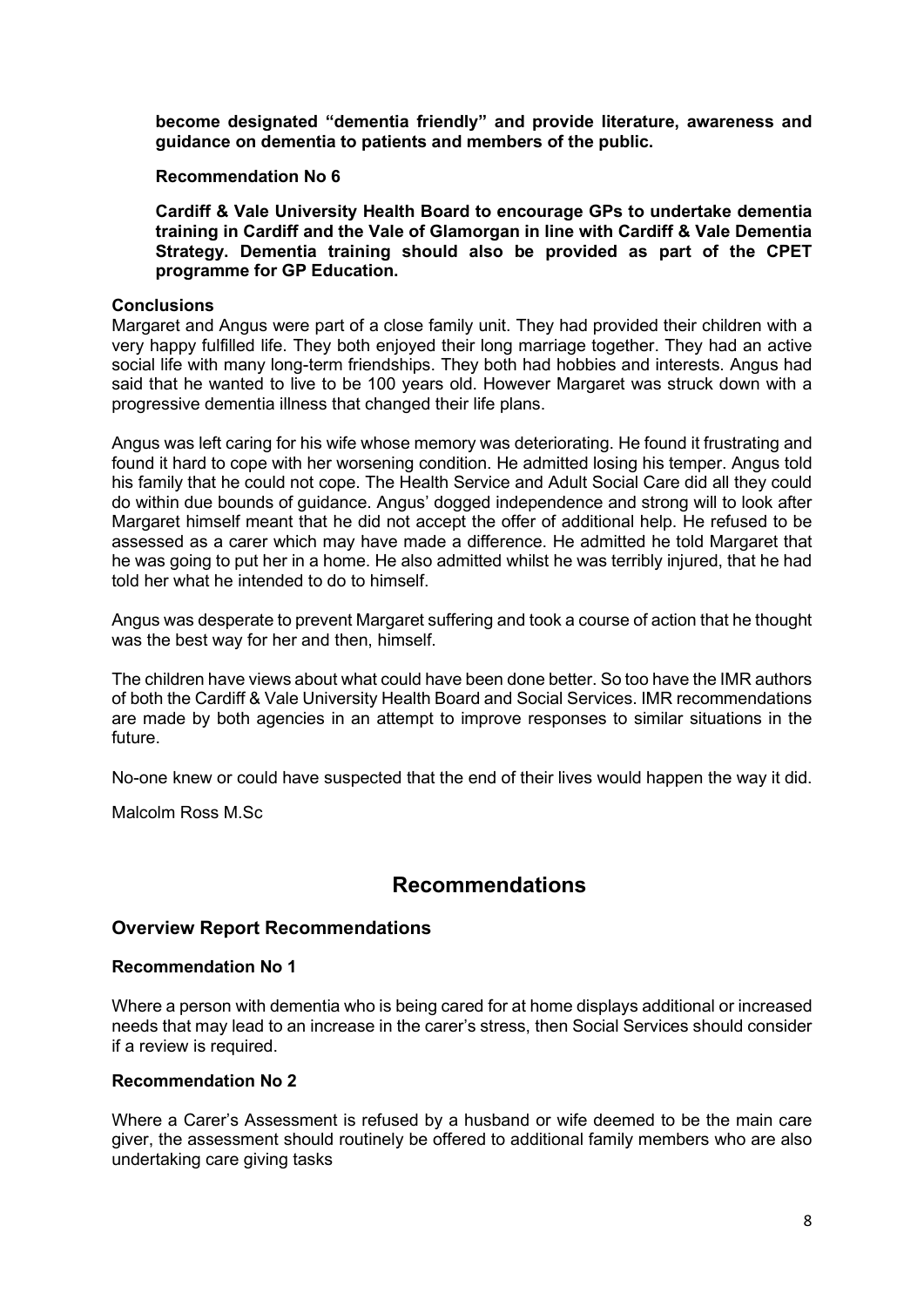## Recommendation No 3

All social care staff should ensure that the voice of the individual at the heart of the assessment should be heard. This should ensure that they are interviewed in their own right, and also alone if felt to be appropriate or necessary.

## Recommendation No 4

Adult Social Care Services to ensure that concerns expressed by family members, and/or others, regarding any potential safeguarding concerns as regards an adult, when the adult in question is deemed and assessed to be an Adult at Risk, are acted upon in accordance with the guidance in Part 7 (Vols. 1 and 6) of the Social Services and Well-being (Wales) Act 2014.

## Recommendation No 5

 In line with Cardiff & Vale Dementia Strategy, Cardiff & Vale University Health Board will encourage GP surgeries in Cardiff and the Vale of Glamorgan to become designated "Dementia Friendly" and provide literature, awareness and guidance on dementia to patients and members of the public.

## Recommendation No 6

Cardiff & Vale University Health Board to encourage GPs to undertake dementia training in Cardiff and the Vale of Glamorgan in line with Cardiff & Vale Dementia Strategy. Dementia training should also be provided as part of the CPET programme for GP Education.

## Recommendations from Individual Management Reviews

## Recommendations from Adult Social Services IMR

#### Recommendation No 1

That an appropriately phased programme of training be developed to ensure that Social Work Assistants who will be required to undertake assessments and reviews have a relevant social care qualification at Level 4 or above.

#### Recommendation No 2

As an extension of the recent 'Better Conversations' training, all relevant staff undertake additional carer awareness training to further enhance a proactive approach in supporting carers and providing them with information

#### Recommendation No 3

Day Centres to ensure proportionate follow-up and further consideration where the "Getting to know you forms" are not completed and returned by the family.

#### Recommendation No 4

That Adult Social Care Services re-visit the overall review related risk assessment process to maximise safeguarding and escalation measures. In effect, this would aim to improve the capacity of the reviewing role to recognise when it would be more appropriate to conduct reviews in person and where service users should be interviewed on their own.

#### Recommendation No 5

That Adult Social Care Services consider how to assess the risks in a case prior to being transferred into review.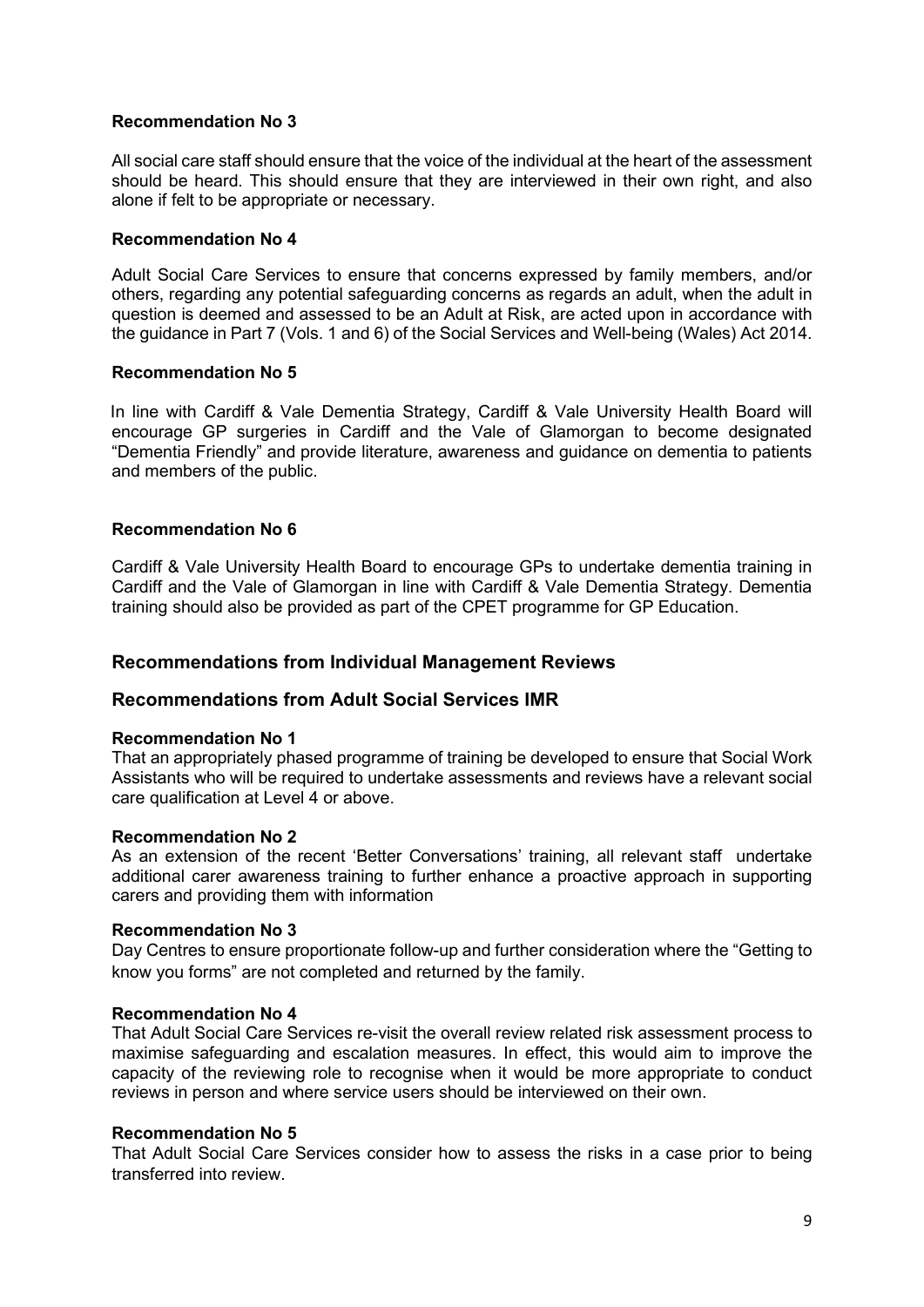## Recommendations from Cardiff and Vale University Health Board IMR

#### Recommendation No 1

General Practitioners to be encouraged to develop systems to be able to identify when a patient has caring responsibilities associated with a relative who has a diagnosis of dementia

#### Recommendation No 2

 General Practitioners should make any referral onto appropriate services and should not expect family to make contact with services themselves.

#### Recommendation No 3

General Practitioners to consider signposting carers of a relative with dementia to third sector for support and advice when they are presenting with stress-related symptoms associated with a caring role.

#### Recommendation No 4

Further strengthen partnership working between the memory team and third sector to further develop support that is provided to family members involved in a caring role.

#### Recommendation No 5

A capacity assessment should be considered at each contact following a diagnosis of cognitive impairment in relation to having the ability to accept care and support.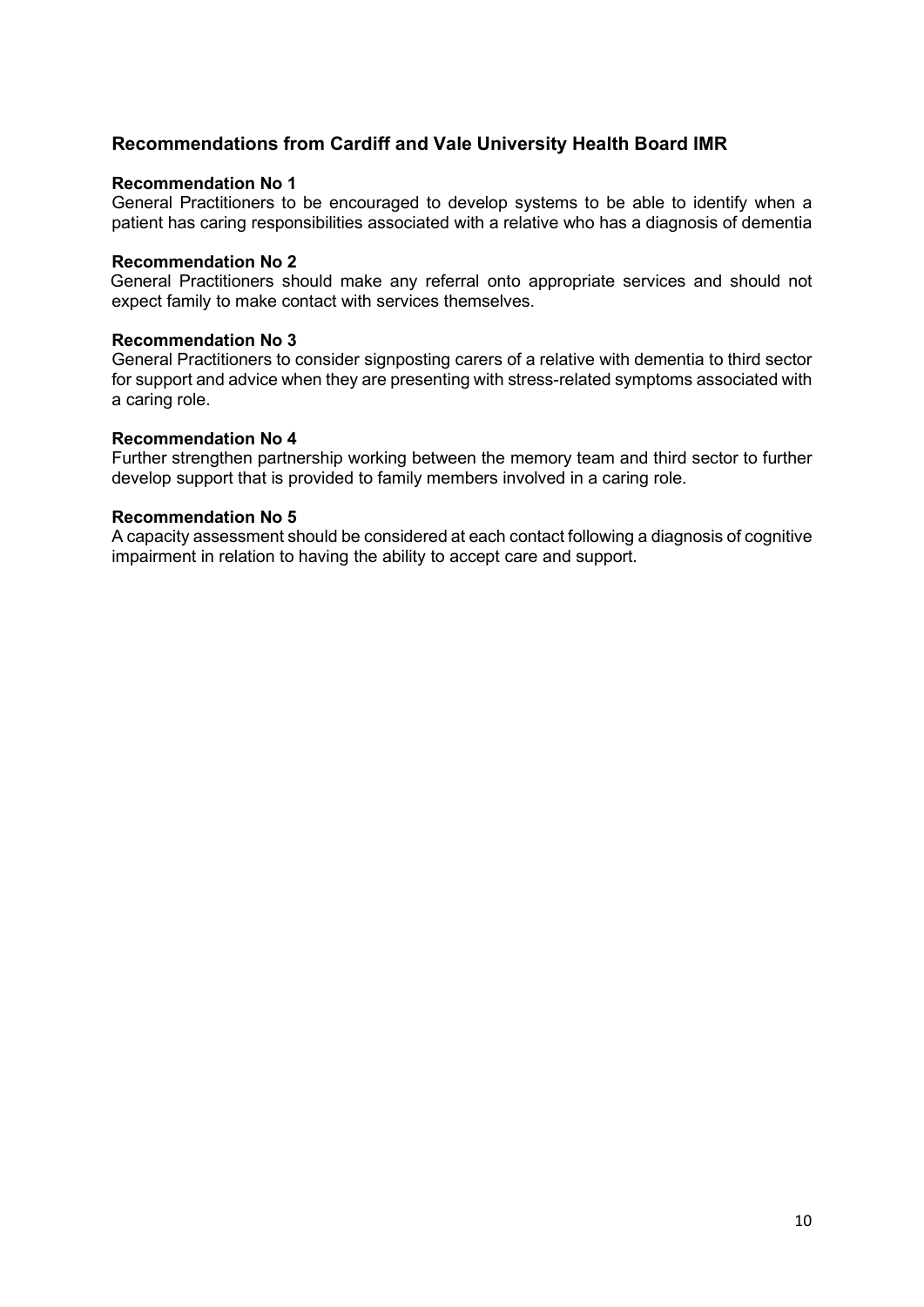## **Bibliography**

Multi-Agency Statutory Guidance For the Conduct of Domestic Homicide Reviews - Home Office 2011 as amended by Home Office Guidance December 2016 www.homeoffice.gov.uk/publications/crime/DHR-guidance

Multi-Agency Statutory Guidance for the Conduct of Domestic Homicide Reviews - Revised August 2013 Home Office

Multi-Agency Statutory Guidance for the Conduct of Domestic Homicide Reviews – Home Office 2016 www.homeoffice.gov.uk/publications/crime/DHR-guidance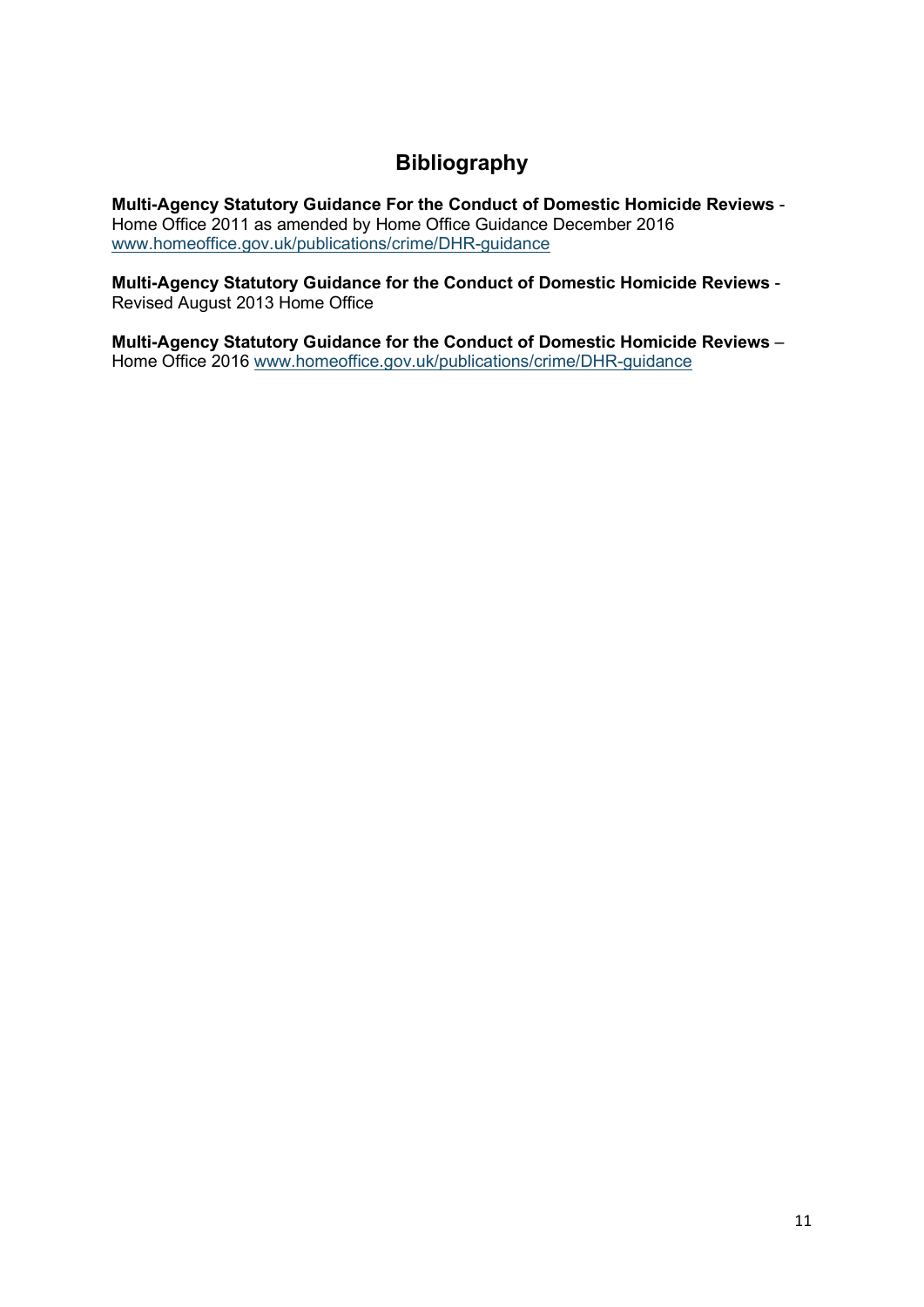## Appendix No 1

## Terms of Reference

## Purpose of the Review

The Domestic Violence, Crimes and Victims Act 2004 establishes at Section 9(3) a statutory basis for a Review, which was implemented with due guidance<sup>2</sup> on 13<sup>th</sup> April 2011 and reviewed in December 2016<sup>3</sup>. Under this section, a domestic homicide review means a review "of the circumstances in which the death of a person aged 16 or over has, or appears to have, resulted from violence, abuse or neglect by—

(a) a person to whom he was related or with whom he was or had been in an intimate personal relationship, or

 (b) a member of the same household as himself, held with a view to identifying the lessons to be learnt from the death"

Where the definition set out in this paragraph has been met, then a Review must be undertaken.

It should be noted that an intimate personal relationship includes relationships between adults who are or have been intimate partners or family members, regardless of gender or sexuality.

In March 2013, the Government introduced a new cross-government definition of domestic violence and abuse<sup>4</sup>, which is designed to ensure a common approach to tackling domestic violence and abuse by different agencies. The new definition states that domestic violence and abuse is:

"Any incident or pattern of incidents of controlling, coercive or threatening behaviour, violence or abuse between those aged 16 or over who are or have been intimate partners or family members regardless of gender or sexuality. This can encompass, but is not limited to, the following types of abuse:

- psychological
- physical
- sexual
- $\bullet$  financial
- emotional

 These Reviews are not inquiries into how Margaret died or who is to blame. These are matters for Coroners and Criminal Courts. Neither are they part of any disciplinary process. The purpose of a DHR $<sup>5</sup>$  is to:</sup>

- Establish what lessons are to be learned from the homicide regarding the way in which local professionals and organisations worked individually and together to safeguard Margaret;
- **I dentify clearly what those lessons are both within and between agencies, how and** within what timescales they will be acted on, and what is expected to change as a result;

<sup>&</sup>lt;sup>2</sup> Multi-Agency Statutory Guidance For The Conduct of Domestic Homicide Reviews - Home Office 2011 as amended by Home Office Guidance December 2016 www.homeoffice.gov.uk/publications/crime/DHR-quidance <sup>3</sup> Multi-Agency Statutory Guidance For The Conduct of Domestic Homicide Reviews - Home Office 2016

<sup>4</sup> Multi-Agency Statutory Guidance for the Conduct of Domestic Homicide Reviews Revised August 2013 Home Office revised again by 2016 guidance

 $<sup>5</sup>$  Multi-Agency Statutory Guidance for the Conduct of Domestic Homicide Reviews Home Office 2016</sup>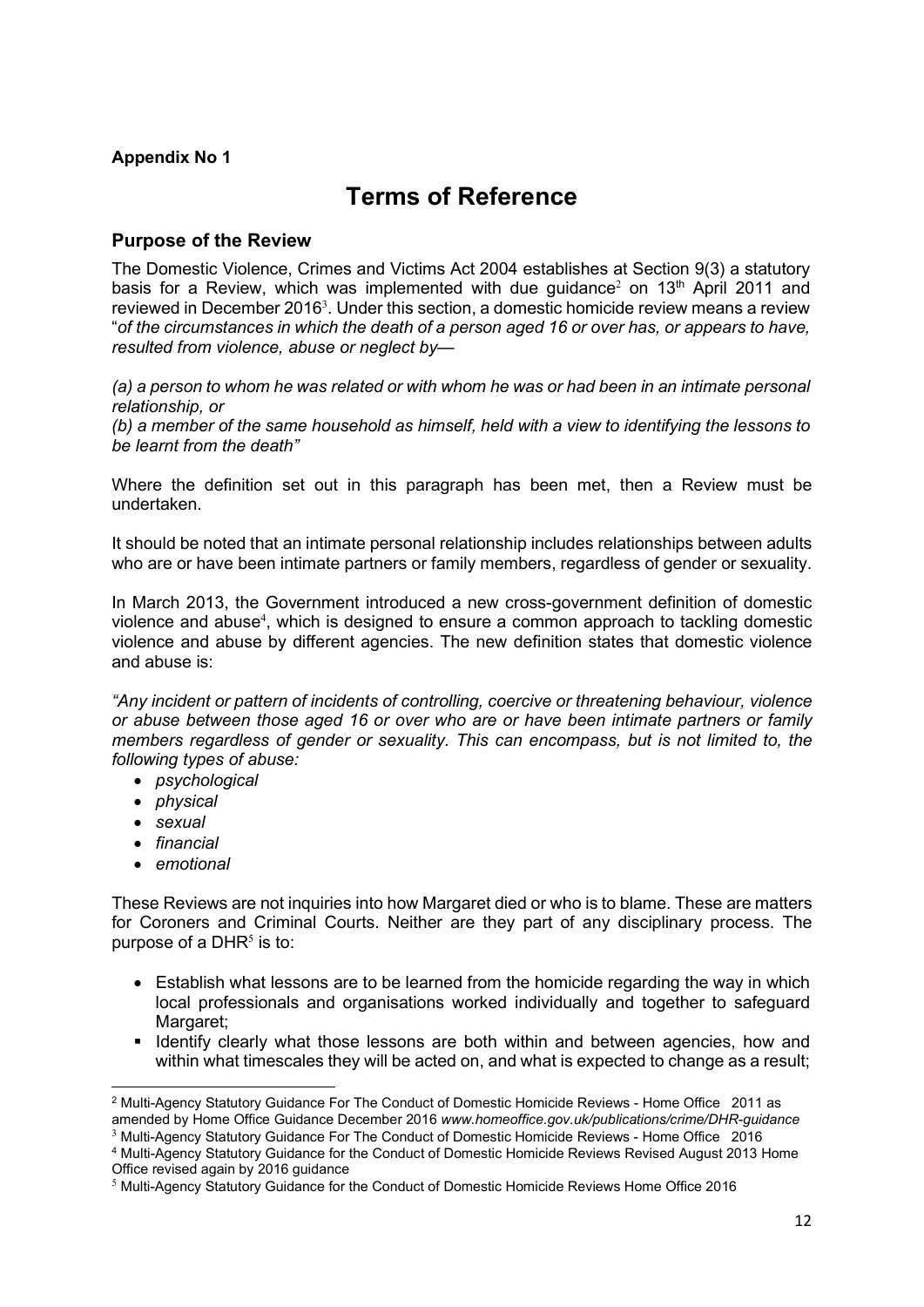- Apply these lessons to service responses including changes to the policies and procedures as appropriate;
- **Prevent domestic homicide and improve service responses for all victims and their** children through improved intra and inter-agency working;
- Contribute to a better understanding of the nature of domestic violence and abuse and highlight good practice.

## Terms of Reference for the Review

The generic questions are as follows:

- 1. Were practitioners sensitive to the needs of the Margaret and Angus, knowledgeable about potential indicators of domestic abuse and aware of what to do if they had concerns about them?
- 2. Was it reasonable to expect them, given their level of training and knowledge, to fulfil these expectations?
- 3. Did the agency have policies and procedures for risk assessment and risk management for domestic abuse victims or perpetrators (DASH) and were those assessments correctly used in the case of this victim/perpetrator?
- 4. Did the agency have policies and procedures in place for dealing with concerns about domestic abuse?
- 5. Were these assessments, tools, procedures and policies professionally accepted as being effective? Was Margaret subject to a MARAC?
- 6. Did the agency comply with domestic abuse protocols agreed with other agencies, including any information sharing protocols?
- 7. What were the key points or opportunities for assessment and decision making in this case?
- 8. Do assessments and decisions appear to have been reached in an informed and professional way?
- 9. Did actions or risk management plans fit with the assessment and the decisions made?
- 10. Were appropriate services offered or provided, or relevant enquiries made in the light of the assessments, given what was known or what should have been known at the time?
- 11. When, and in what way, were Margaret's wishes and feelings ascertained and considered?
- 12. Is it reasonable to assume that the wishes of Margaret should have been known?
- 13. Was Margaret informed of options/choices to make informed decisions?
- 14. Were they signposted to other agencies?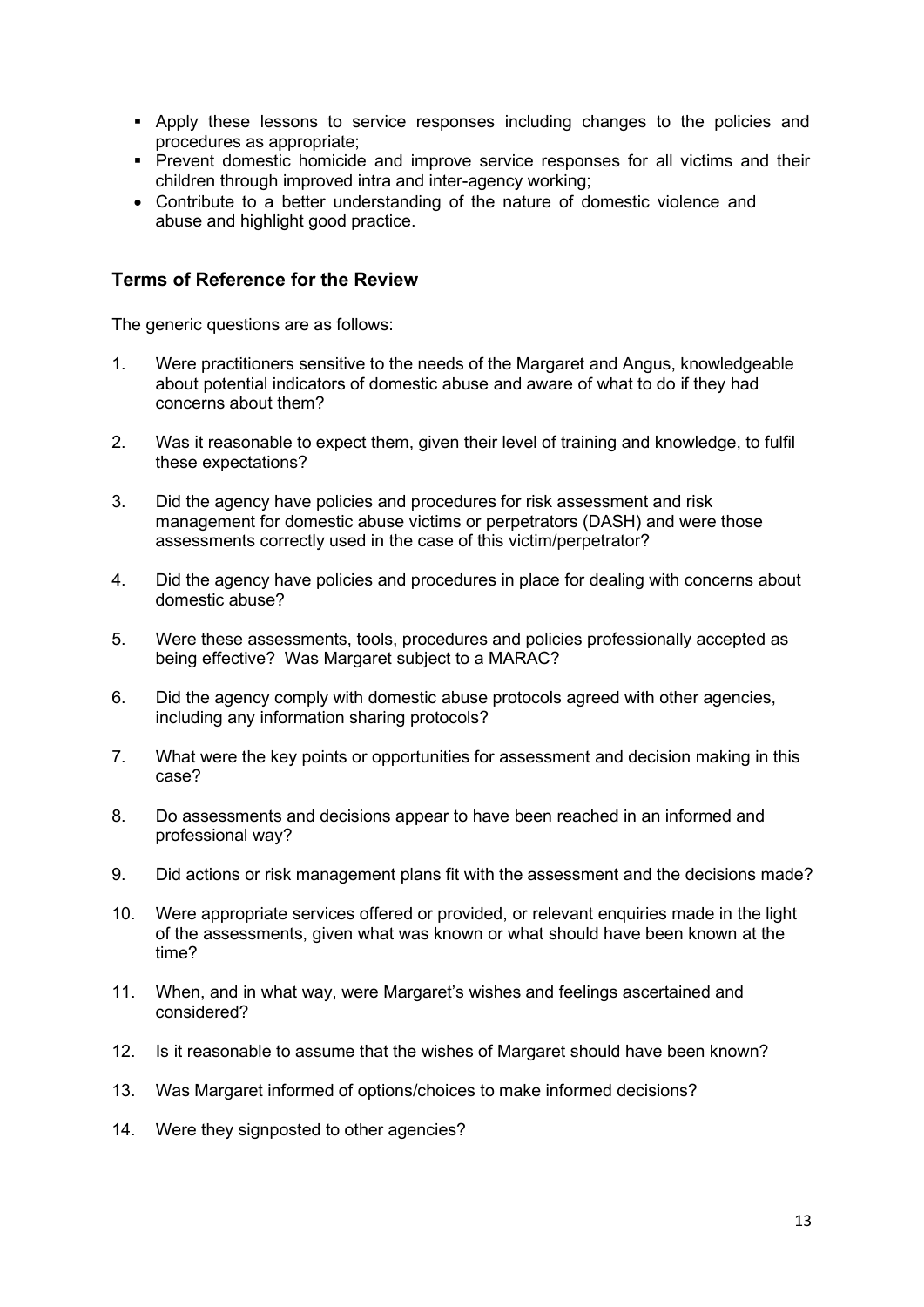- 15. Was anything known about Angus? For example, were they being managed under MAPPA?
- 16. Had Margaret disclosed to anyone and if so, was the response appropriate?
- 17. Was this information recorded and shared, where appropriate?
- 18. Were procedures sensitive to the ethnic, cultural, linguistic and religious identities of Margaret, Angus and their family?
- 19. Was consideration for vulnerability and disability necessary?
- 20. Were senior managers or agencies and professionals involved at the appropriate points?
- 21. Are there other questions that may be appropriate and could add to the content of the case? For example, was the domestic homicide the only one that had been committed in this area for a number of years?
- 22. Are there ways of working effectively that could be passed on to other organisations or individuals?
- 23. Are there lessons to be learnt from this case relating to the way in which this agency works to safeguard Margaret and promote her welfare, or the way it identifies, assesses and manages the risks posed by perpetrators? Where could practice be improved? Are there implications for ways of working, training, management and supervision, working in partnership with other agencies and resources?
- 24. How accessible were the services for Margaret and Angus?
- 25. To what degree could the homicide have been accurately predicted and prevented?

In addition to the above, some agencies will asked to respond specifically to individual questions once they are identified following the submission of IMRs.

## Process of the Review

South Wales Police notified Cardiff's Public Services Board (PSB) of the homicide on 15<sup>th</sup> September 2016, PSB reviewed the circumstances of this case against the criteria set out in Government Guidance<sup>6</sup> and decided that a Domestic Homicide Review should be undertaken.

The Home Office was notified of the intention to conduct a DHR on 24<sup>th</sup> October 2016. An independent company, Winston Ltd, was commissioned and appointed a chair for the DHR Panel and an author for the Overview Report. At the first review panel terms of reference were drafted. On 16<sup>th</sup> January 2018, the Public Services Board approved the final version of the Overview Report and its recommendations.

Home Office Guidance<sup>7</sup> recommends that reviews should be completed within 6 months of the date of the decision to proceed with the review. However there have been a number of

<sup>6</sup> Home Office Guidance 2016 Page 9

<sup>7</sup> Home Office Guidance 2016 pages 16 and 35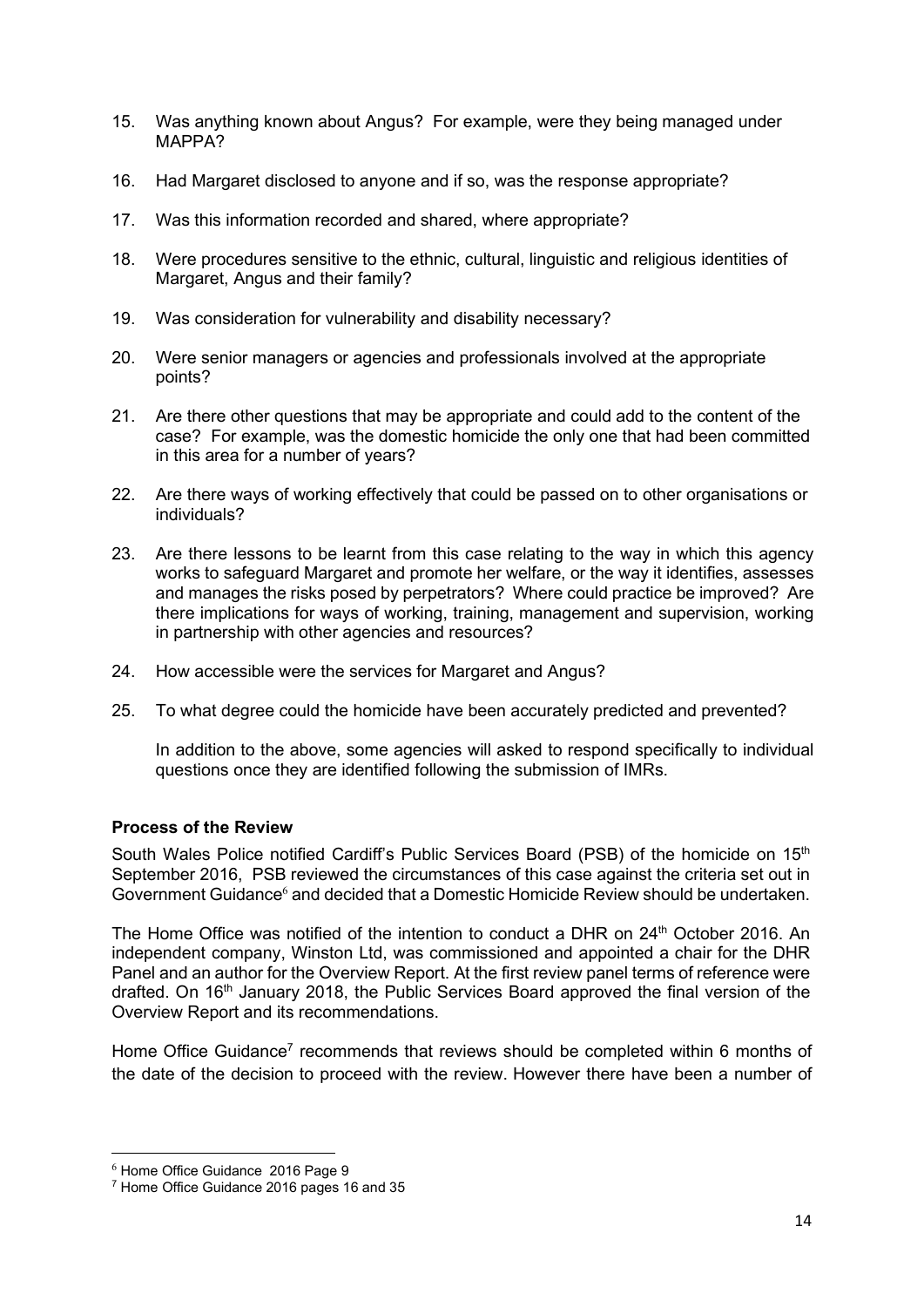contributing factors that has meant this deadline has not been met in this case. Contributing factors include the necessity to:

- Establishing a new multi-agency process for conducting Domestic Homicide Reviews, that is distinct from Serious Case Reviews and which required approval from Cardiff's Public Services Board
- Developing a commissioning framework to recruit Independent Chairs/Authors to facilitate Domestic Homicide Reviews

In addition there has also been a delay between the completion of the Overview Report, Action Plans, and submission to the Home Office Quality Assurance Panel. This has been hampered by periods of long-term sickness of key members of staff contribution to Action Plans and the Local Authority Officer who co-ordinates Domestic Homicide Review on behalf of Cardiff Council. However, Cardiff Council has provided regular updates on progress to the Home Office.

## Independent Chair and Author

## Home Office Guidance<sup>8</sup> requires that;

"The Review Panel should appoint an independent Chair of the Panel who is responsible for managing and coordinating the review process and for producing the final Overview Report based on IMRS and any other evidence the Review Panel decides is relevant", and "…The Review Panel Chair should, where possible, be an experienced individual who is not directly associated with any of the agencies involved in the review."

Executive Public Services Board decided that in this case to appoint an independent chair and an independent author as commissioned by Winston Ltd.

The Independent Author, Mr Malcolm Ross, was appointed at an early stage, to carry out this function. He is a former Senior Detective Officer with West Midlands Police and since retiring he has 18 years' experience in writing over 80 Serious Case Reviews and chairing that process and, more recently, performing both functions in relation to over 28 Domestic Homicide Reviews. Prior to this review process he had no involvement either directly or indirectly with the members of the family concerned or the delivery or management of services by any of the agencies. He has attended the meetings of the panel, the members of which have contributed to the process of the preparation of the Report and have helpfully commented upon it.

#### DHR Panel

In accordance with the statutory guidance, a Panel was established to oversee the process of the review. Mr Ross chaired the Panel and also attended as the author of the Overview Report. Other members of the panel and their professional responsibilities were:

| Name                       | Designation                                            |
|----------------------------|--------------------------------------------------------|
| Sue Hurley                 | Independent Protecting Vulnerable Person Manager       |
| Nikki Harvey               | WAST NHS Trust, Head of Safeguarding                   |
| Donna Newell               | Safeguarding Nurse Advisor, Cardiff and Vale UHB       |
| Alys Jones                 | <b>Operations Manager Safeguarding Cardiff Council</b> |
| Stephanie Kendrick - Doyle | <b>Community Safety Manager Cardiff Council</b>        |
| Sue Phelps                 | Director for Wales Alzheimer's Society Cymru           |
| Linda Hughes-Jones         | Senior Nurse Safeguarding Adults Cardiff and Vale UHB  |

<sup>8</sup> Home Office Guidance 2016 page 12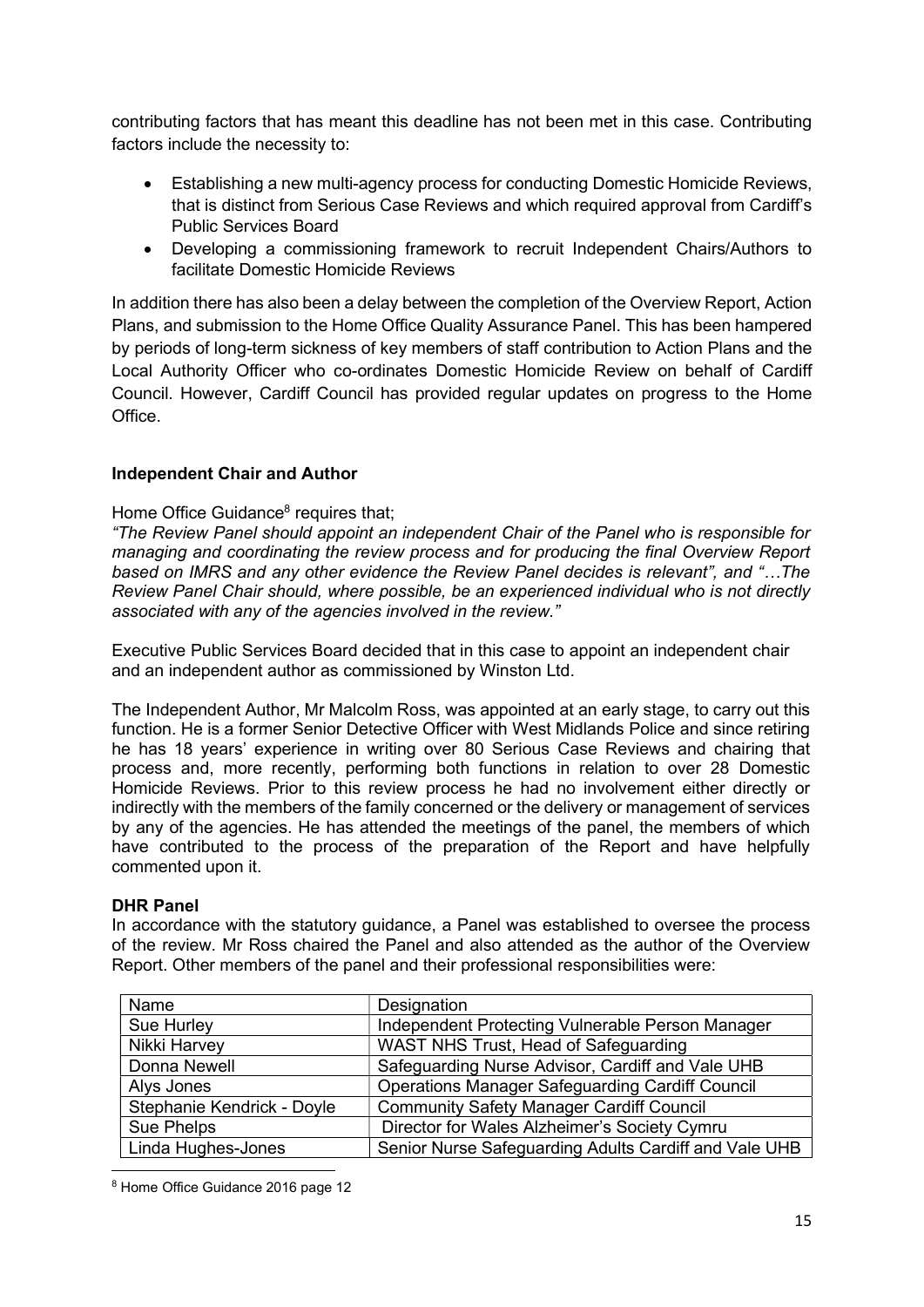| <b>Bruce McLernon</b> | <b>Independent Consultant Social Services</b>  |
|-----------------------|------------------------------------------------|
| <b>Gail Weaver</b>    | Housing Policy Officer City of Cardiff Council |
|                       | (Administrative Support)                       |
| Natalie Southgate     | Policy and Development Manager Cardiff Council |
| Nicola Jones          | Domestic Abuse Co-ordinator Cardiff Council    |
| Martyn Jones          | <b>Independent Author Winston</b>              |
| <b>Malcolm Ross</b>   | Independent Author and Chair                   |

## Parallel proceedings

The Panel were aware that the following parallel proceedings were being undertaken:

- CPB advised HM Coroner on  $11<sup>th</sup>$  January 2016 that a DHR was being undertaken.
- A Criminal investigation was commenced and a report has been submitted to HM Coroner. HM Coroner concluded that Margaret was unlawfully killed. Angus died from his injuries whilst in hospital so no inquest was held.

## Time Period

It was decided that the review should focus on the period from 2011, when Margaret was first diagnosed with dementia, until the time of Angus' death,  $11<sup>th</sup>$  September 2016. It is appreciated that the scope and timescales for the reviews is usually until the time of death of the victim, Margaret, however in this case Angus died six weeks later and it is thought that lessons learned may be identified during that period of time.

## Scoping the Review

The process began with an initial scoping exercise prior to the first Panel meeting. The scoping exercise was completed by the Executive Public Services Board to identify agencies that had involvement with the Margaret and Angus prior to the homicide. Where there was no involvement or insignificant involvement, agencies were requested to inform the Review by a report.

## Individual Management Reports

Individual Management Reports (IMR) and comprehensive chronology was received from the following organisations:

- Cardiff Council Adult Social Services
- Cardiff & Vale University Health Board

As agreed reports for information were received from:

- South Wales Police
- WAST NHS Trust
- Cardiff Council Housing & Communities Security and Alarms Monitoring Service

Guidance $9$  was provided to IMR authors through local and statutory guidance and through an author's briefing. Statutory guidance determines that the aim of an IMR is to:

- Allow agencies to look openly and critically at individual and organisational practice and the context within which people were working to see whether the homicide indicates that changes could and should be made.
- To identify how those changes will be brought about.

<sup>&</sup>lt;sup>9</sup> Home Office Guidance 2016 Page 20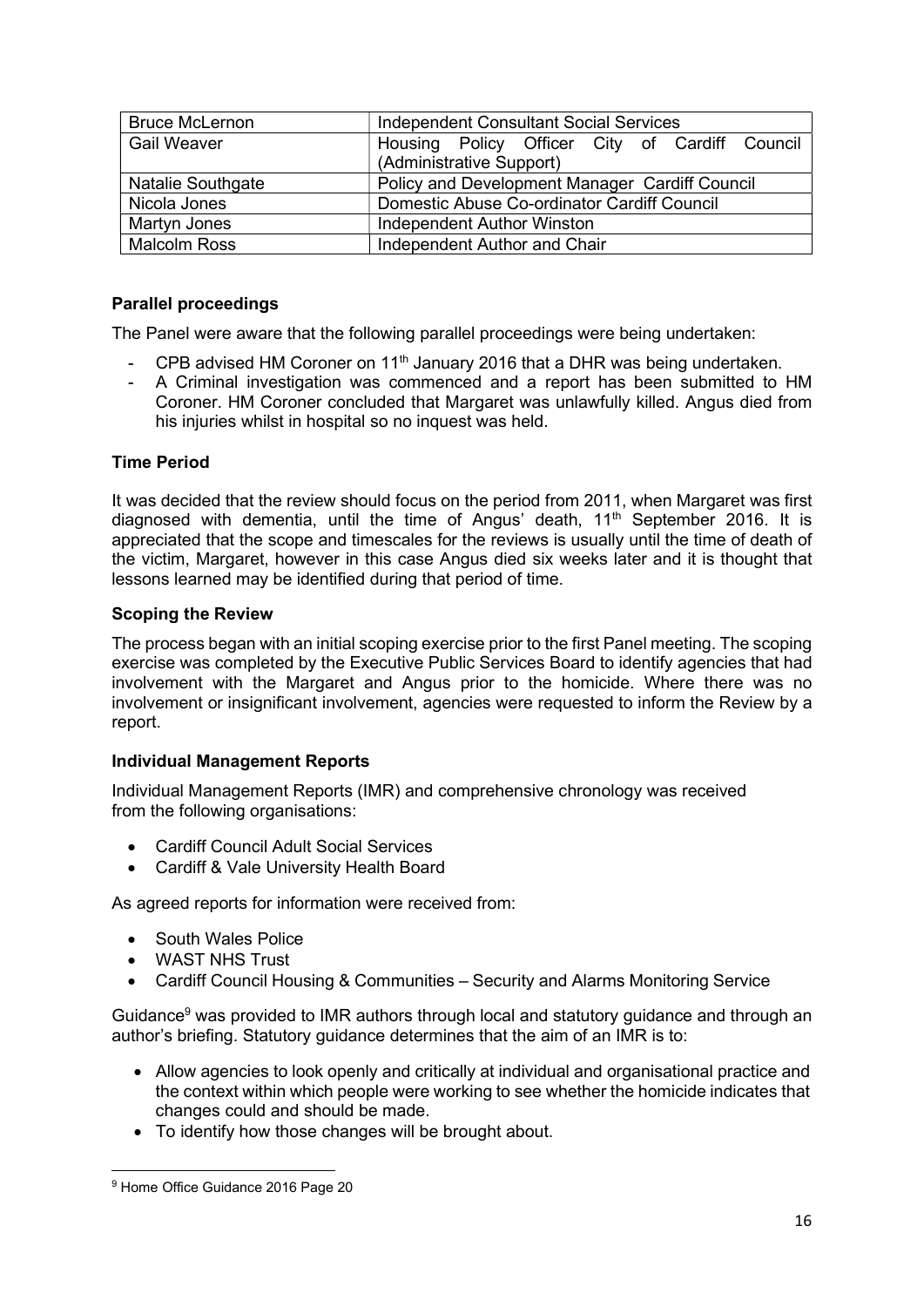To identify examples of good practice within agencies.

Agencies were encouraged to make recommendations within their IMRs and these were accepted and adopted by the agencies that commissioned the Reports. The recommendations are supported by the Overview Author and the Panel.

The IMR Reports were of a high standard providing a full and comprehensive review of the agencies' involvement and the lessons to be learnt.

## The aim of the DHR is to:

- Establish what lessons are to be learned from the domestic homicide regarding the way in which local professionals and organisations work individually and together to safeguard victims;
- Identify clearly what those lessons are both within and between agencies, how and within what timescales they will be acted on, and what is expected to change as a result;
- Apply these lessons to service responses including changes to the policies and procedures as appropriate; and
- Prevent domestic homicide and improve service responses for all domestic violence victims and their children through improved intra- and inter-agency working.

## Individual Needs

Home Office Guidance<sup>10</sup> requires consideration of individual needs and specifically:

"Were procedures sensitive to the ethnic, cultural, linguistic and religious identity of the victim, the perpetrator and their families? Was consideration for vulnerability and disability necessary?"

Section 149 of the Equality Act 2010 introduced a public sector duty which is incumbent upon all organisations participating in this review, namely to:

- Eliminate discrimination, harrassment, victimisation and any other conduct that is prohibited by or under this Act;
- Advance equality of opportunity between persons who share a relevant protected characteristic and persons who do not share it;
- Foster good relations between persons who share a relevant protected characteristic and persons who do not share it.

The review gave due consideration to all of the Protected Characteristics under the Act.

The Protected Characteristics are: age, disability, gender reassignment, marriage and civil partnerships, pregnancy and maternity, race, religion or belief, sex and sexual orientation

<sup>10</sup> Home Office Guidance 2016 page 36